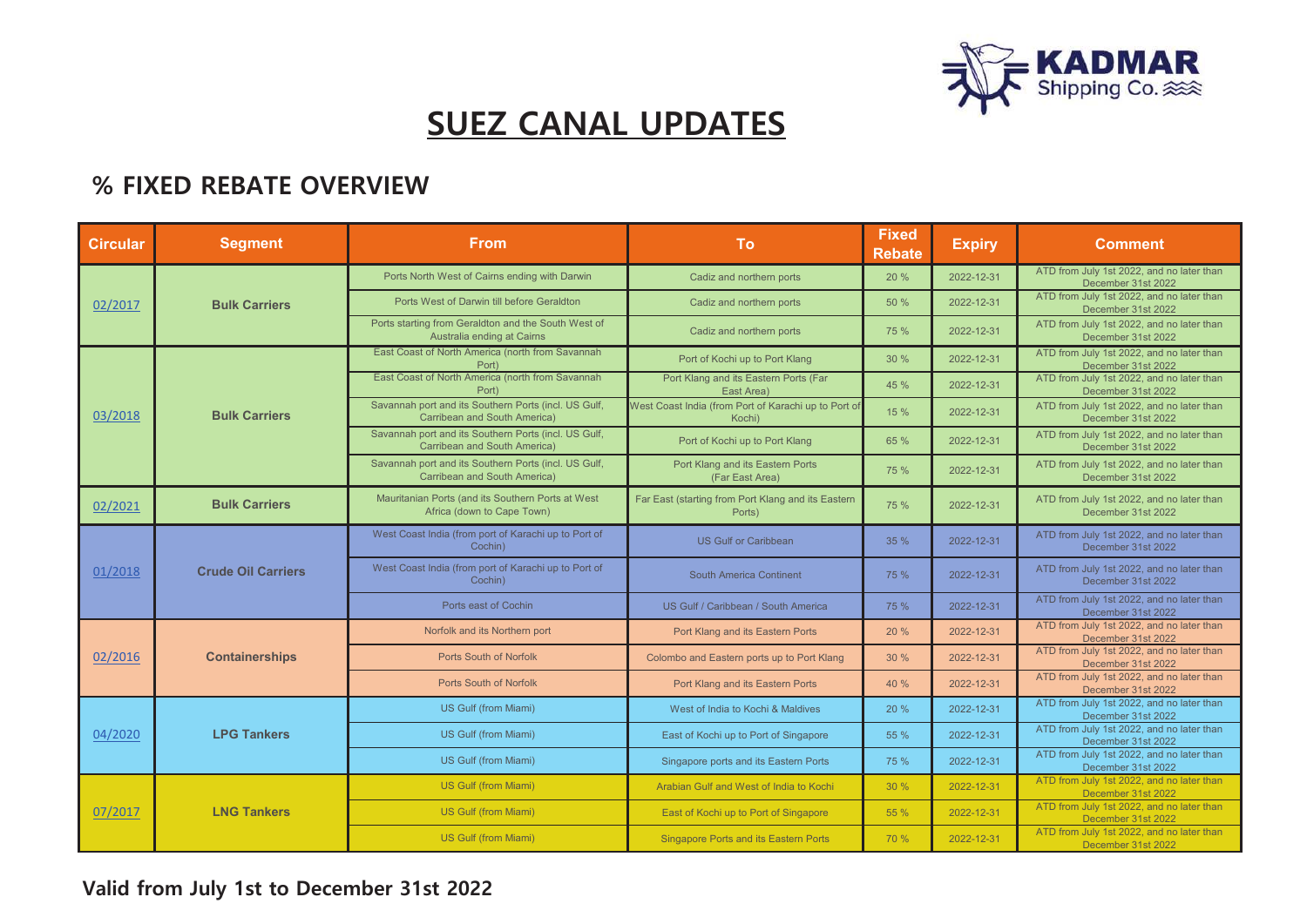#### $\%$ **CIRCULAR NO. 2/2016**



#### All fixed rebates / Container ships

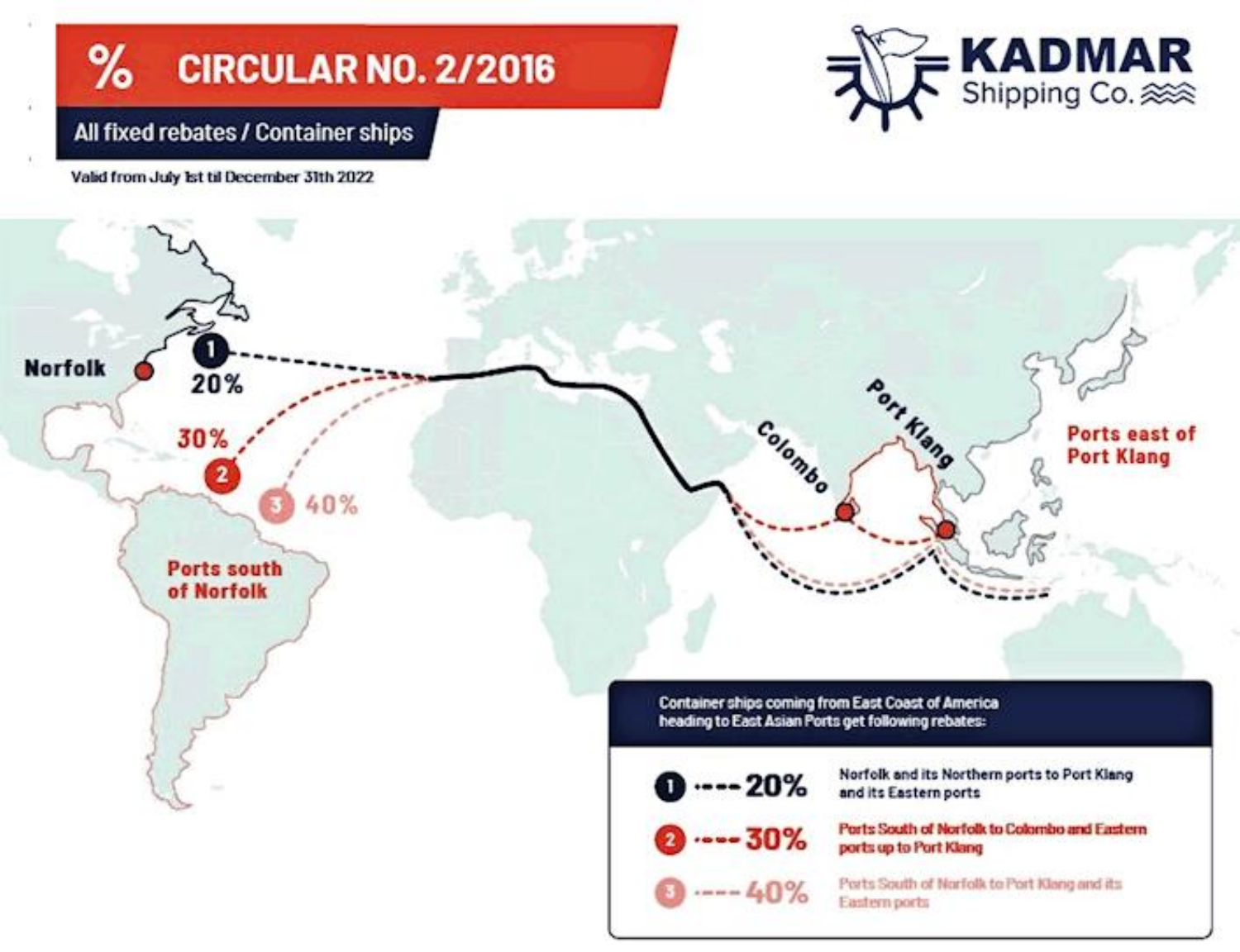#### $%$ **CIRCULAR NO. 2/2017**



#### All fixed rebates / Bulk Carriers

Valid from July P<sup>2</sup> til December 31<sup>n</sup> 2022

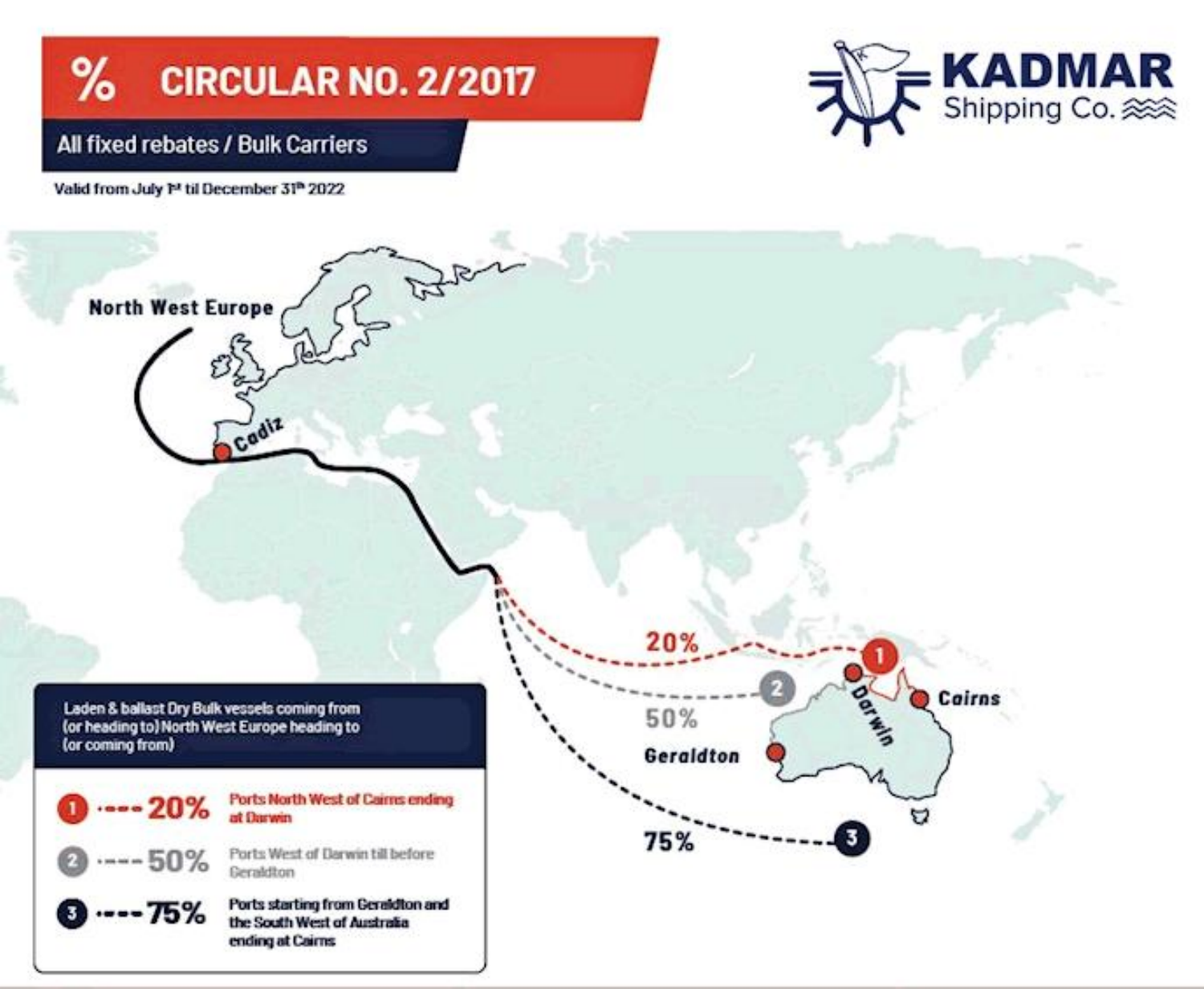#### $\frac{9}{6}$ **CIRCULAR NO. 3/2018**



#### All fixed rebates / Bulk Carriers

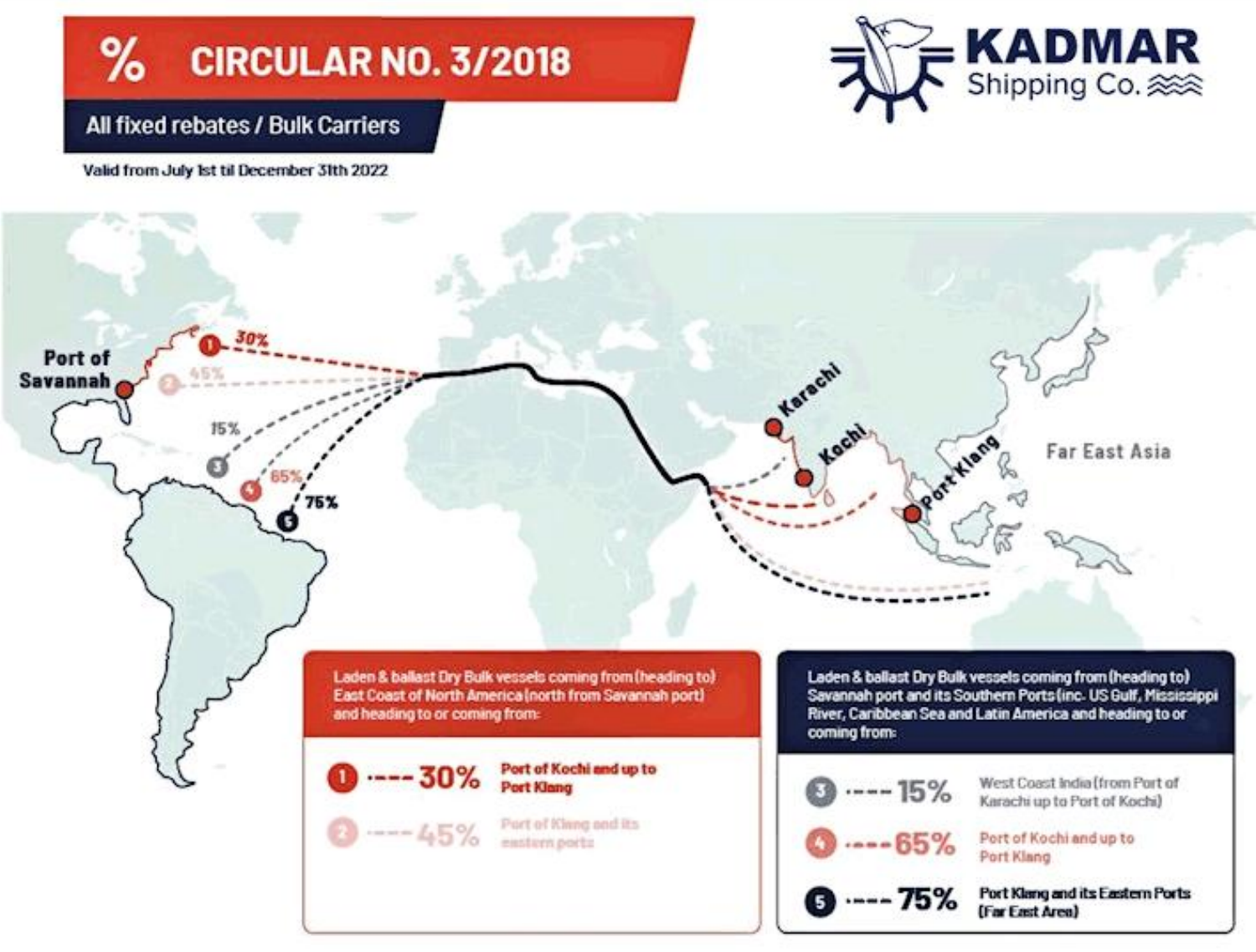#### ℅ **CIRCULAR NO. 2/2021**



All fixed rebates / Bulk Carriers

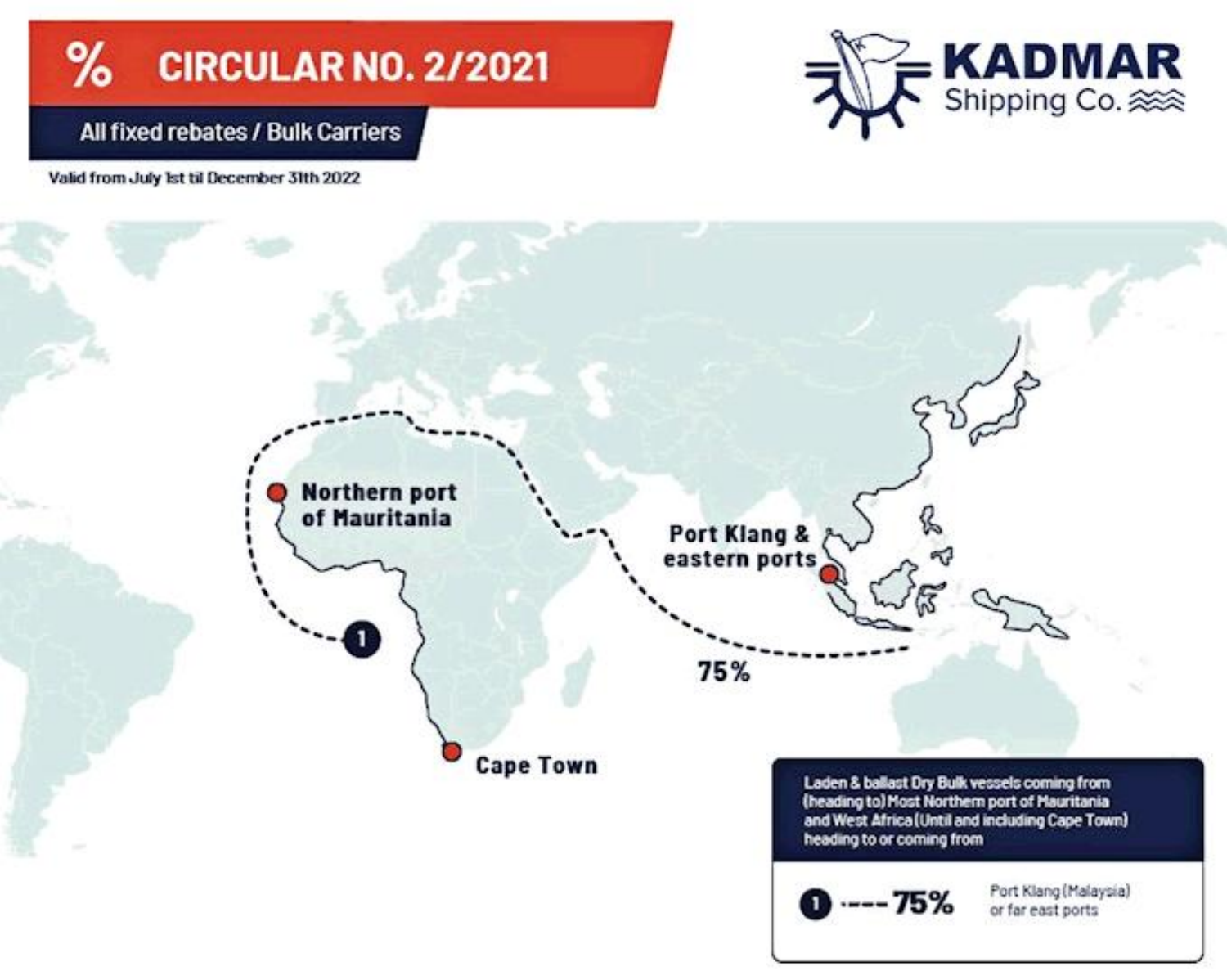#### % **CIRCULAR NO. 1/2018**

# **KADMAR**<br>Shipping Co. 2008

#### All fixed rebates / Tankers of Crude Oil

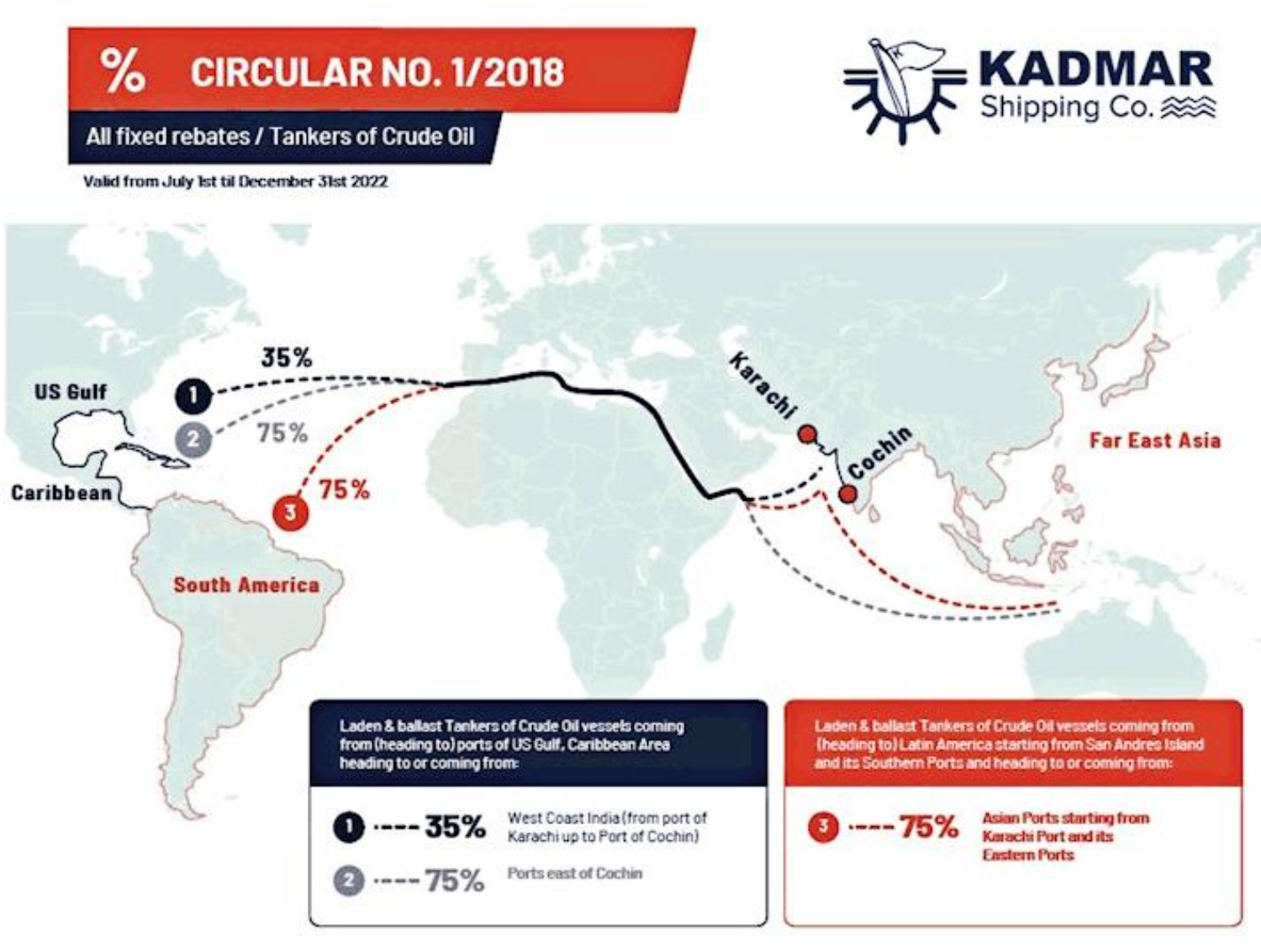#### $%$ **CIRCULAR NO. 7/2017**

## **KADMAR** Shipping Co.

#### All fixed rebates / LNG Tankers